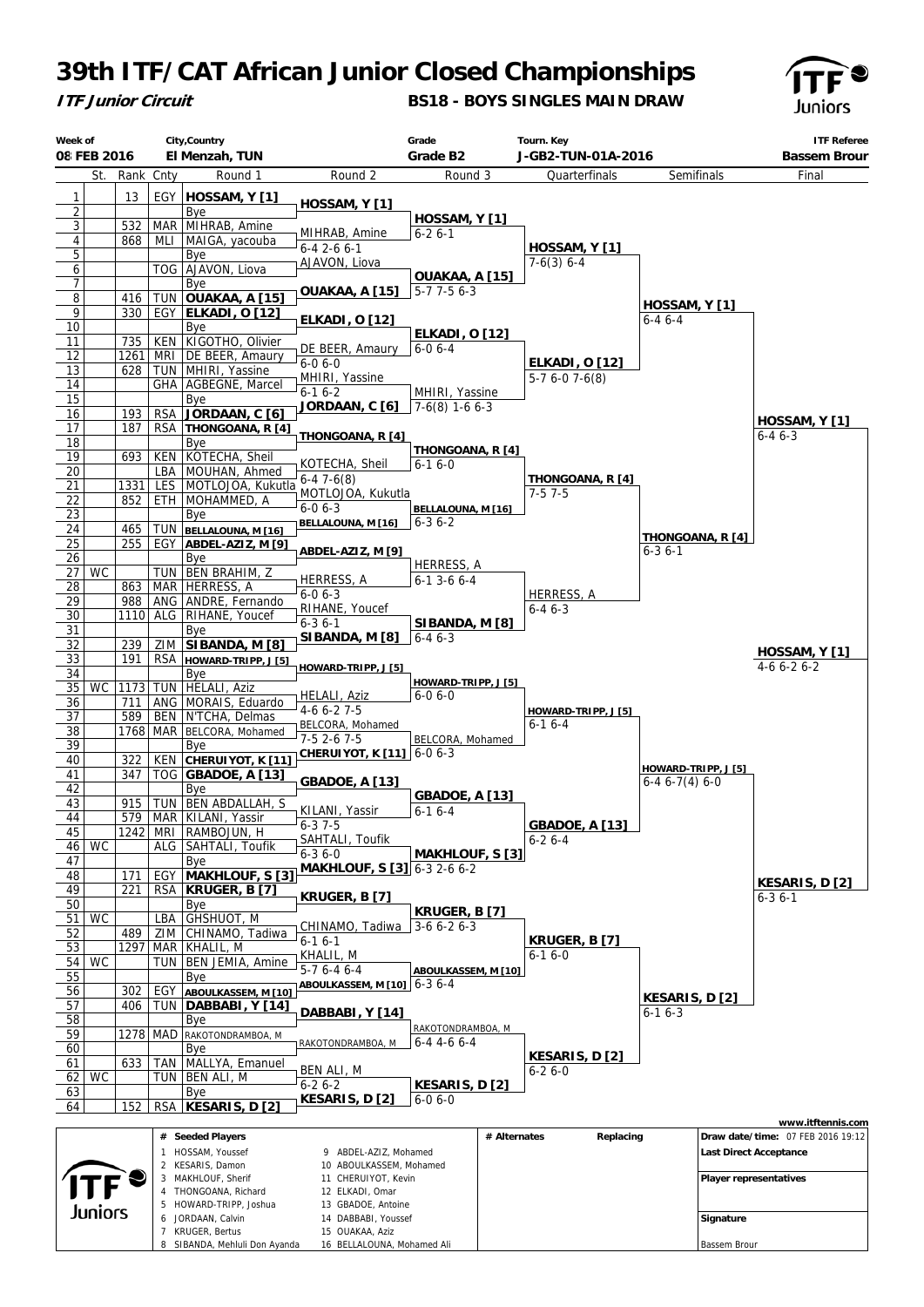## 39th ITF/CAT African Junior Closed Championships